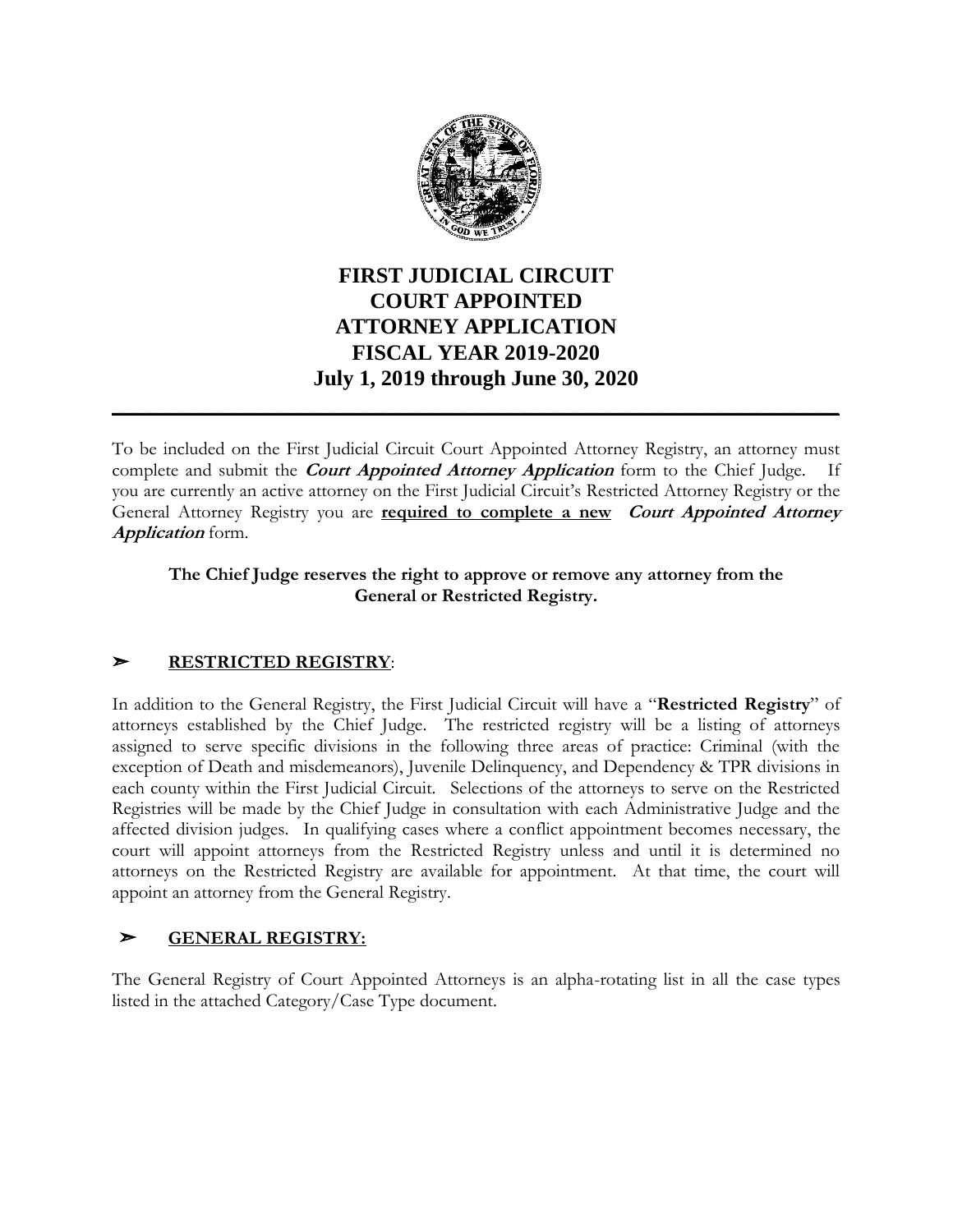| <b>REGISTRY CATEGORY</b>                               | <b>CASES INCLUDED IN CATEGORY</b>                                                                                                                                                                                                                                                                                                                                                                                   |
|--------------------------------------------------------|---------------------------------------------------------------------------------------------------------------------------------------------------------------------------------------------------------------------------------------------------------------------------------------------------------------------------------------------------------------------------------------------------------------------|
| <b>CAPITAL</b>                                         | 1 <sup>st</sup> Degree Murder (Lead Counsel)<br>1 <sup>st</sup> Degree Murder (Co-Counsel)<br><b>Capital Sexual Battery</b><br>Capital (Non-Death other than Capital Sexual Battery)                                                                                                                                                                                                                                |
| <b>CRIMINAL RICO</b>                                   | Felony - Life (RICO)<br>Felony - Punishable by Life (RICO)<br>Felony 1 <sup>st</sup> Degree (RICO)                                                                                                                                                                                                                                                                                                                  |
| <b>CRIMINAL</b><br>(Restricted Registry categories)    | Felony - Noncapital Murder<br>Felony - Life<br>Felony - Punishable by Life<br>Felony - 1 <sup>st</sup> Degree<br>Felony - 2 <sup>nd</sup> Degree<br>Felony - 3rd Degree<br>Violation of Probation - Felony (includes VOCC)<br>Misdemeanor<br>Criminal Traffic<br>Felony or Misdemeanor (No information filed)<br>Violation of Probation - Misdemeanor (includes VOCC)<br><b>Contempt Proceedings</b><br>Extradition |
| <b>DELINQUENCY</b><br>(Restricted Registry categories) | Juvenile Delinquency - Felony Life<br>Juvenile Delinquency - 1 <sup>st</sup> Degree Felony<br>Juvenile Delinquency - 2 <sup>nd</sup> Degree Felony<br>Juvenile Delinquency - 3rd Degree Felony<br>Juvenile Delinquency - Misdemeanor<br>Juvenile Delinquency (Direct File or No Information Filed)<br>Violation of Probation - Juvenile Delinquency (includes VOCC)                                                 |
| <b>POST CONVICTION</b>                                 | Rules 3.800 and 3.850 at trial and appellate level (also includes<br>postconviction petitions for habeas corpus and petitions for<br>belated appeal.)                                                                                                                                                                                                                                                               |
| <b>CAPITAL APPEALS</b>                                 | <b>Capital Appeals</b>                                                                                                                                                                                                                                                                                                                                                                                              |
| <b>CRIMINAL APPEALS</b>                                | <b>Felony Appeals</b><br>Juvenile Delinquency Appeals<br>Misdemeanor Appeals                                                                                                                                                                                                                                                                                                                                        |